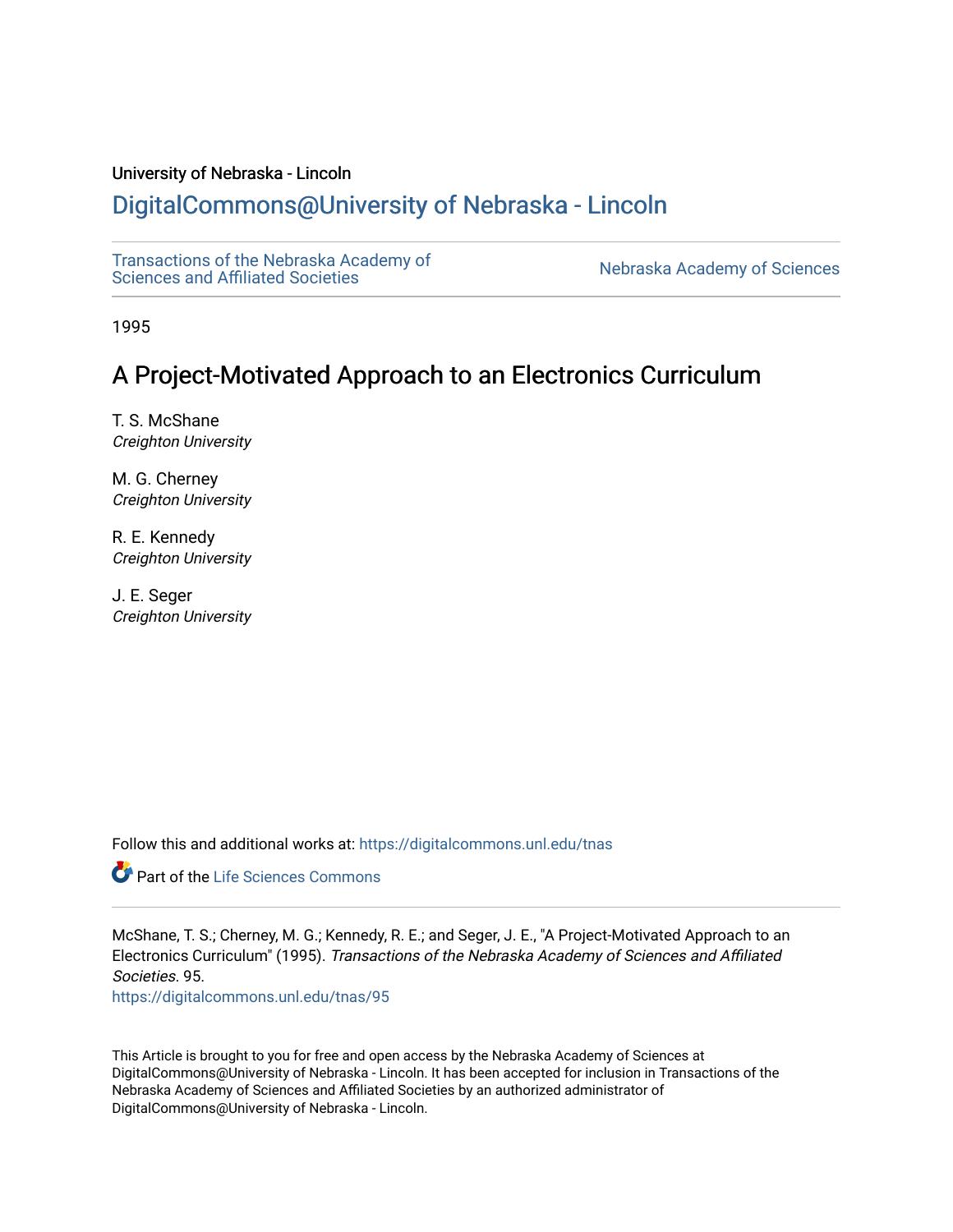# **A PROJECT-MOTIVATED APPROACH**

## **TO AN ELECTRONICS CURRICULUM**

# **T. S. McShane, M. G. Cherney, R. E. Kennedy,** and **J. E. Seger**

Physics Department Creighton University Omaha, Nebraska 68178-0114

#### *ABSTRACT*

Based on the observation of our students learning electronics in the course of their independent research experiences, the introductory electronics program at Creighton University has been revised to provide a similar contextual setting. From the beginning of the course, the students are involved with the type of instrumentation they will encounter in upper-division laboratories, in research laboratories, and in industrial settings. Two sets of equipment are utilized. The first set is used for learning the basic fundamentals and building blocks of electronic devices. The second set is used for student projects. Experience in a goal-oriented project environment enables students both to learn more effectively and to make significant research contributions at a much earlier stage.

 $t +$ 

By graduation, typically 75% of Creighton University's physics majors have been involved in undergraduate research, often over a period of several years. Research areas available to Creighton physics students include experimental solid state physics, highenergy experimental nuclear and particle physics, and medical physics. The authors of this paper are involved in high energy nuclear physics research.

### **OBSERVATIONS**

Six undergraduate students worked with us in high energy nuclear physics research in the summer of 1994. The initial project was the construction of a prototype spot-focusing Cerenkov detector designed at Los Alamos National Laboratory for the NA44 experiment at the European Center for Particle Physics (CERN) in Geneva, Switzerland (Fields et al., 1994). This device can focus light from particles traveling at a given speed to a spot, enabling the identification of particles of different speeds. As background work, one student researched

the theory of Cerenkov radiation (light emitted when a charged particle travels through a medium at a speed greater than the speed of light in that medium), while two assisted in the collection of data at the NA44 experiment at CERN. Four Creighton students machined the mounting frames and a light-tight enclosure for the detector under the supervision of the physics machine shop staff. This was the students' first experience with shop equipment; they put in hours well beyond those required and expressed satisfaction with having something concrete to show at the end of each day. One student carried the parts to CERN where she assembled the detector and tested it in a proton beam in collaboration with staff scientists from Los Alamos. She and another student later spent their week-long fall break at Los Alamos National Laboratory working on data analysis and setting up a computer program library at Creighton University via the Internet. During the 1994-1995 academic year three students studied mirror shape, transition radiation contributions, and the light output of the radiator used in the Cerenkov detector.

We have observed that students with little or no previous knowledge of a research area finish a project with a good understanding of many of its details. This transformation occurs with little, if any, formal course work in the area.

### **DISCUSSION**

Recently we have begun to analyze the success of these research projects as teaching tools. Research as a guide for laboratory instruction is a strategy that has been employed in certain specialized environments (Iv any et al., 1968; King, 1966; Robinson, 1978; Shaffer et al., 1992). We find that students in a research environment learn quickly when presented with concrete, goal-oriented tasks. An attainable goal provides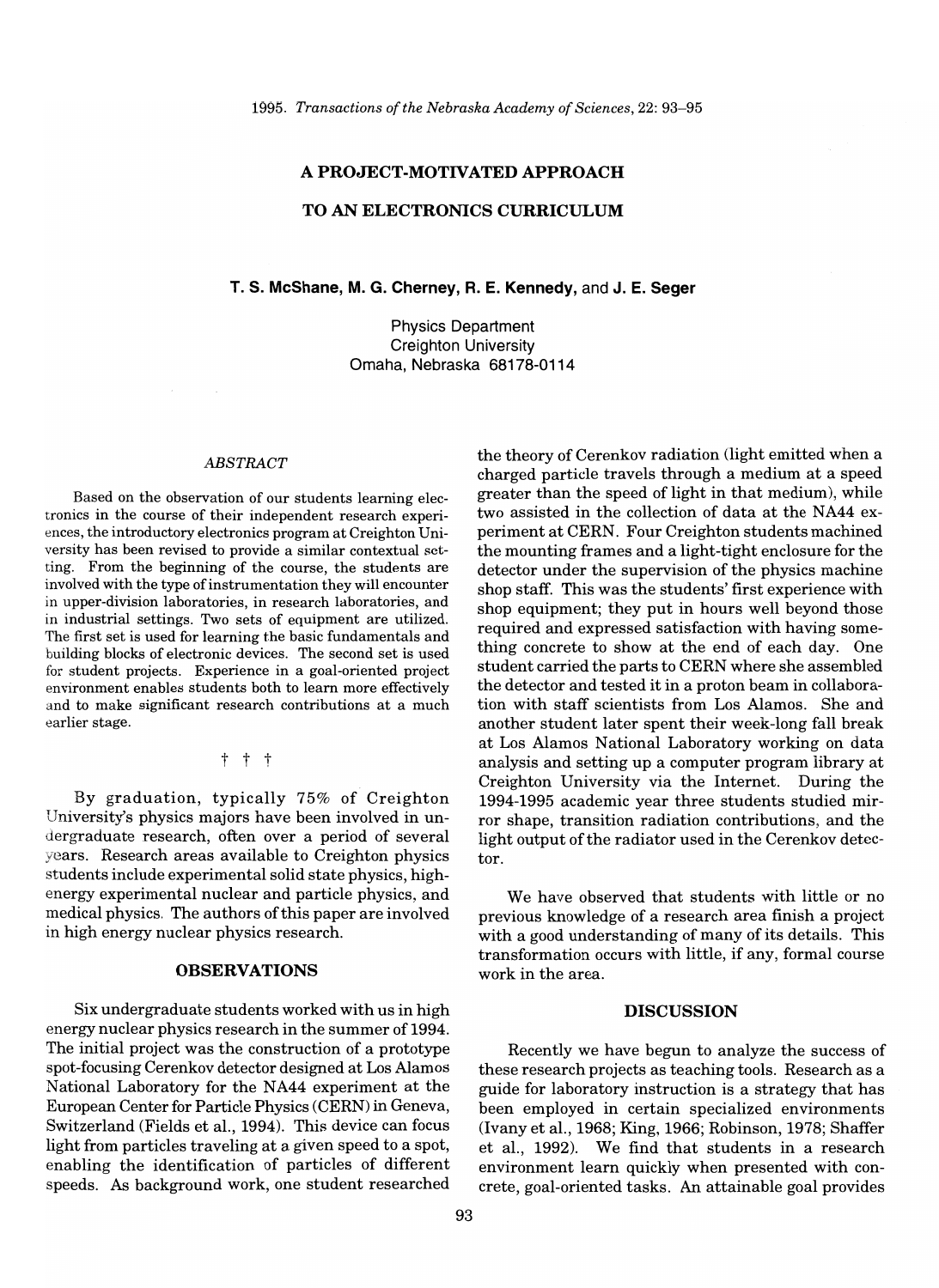strong motivation to master the skills necessary for its accomplishment. In particular, we observed students rapidly acquiring expertise in machining, optics, and electromagnetic theory during the course of the Cerenkov detector project. Although these skills and concepts were assimilated peripherally, as means to accomplishing the goal of building a working Cerenkov detector, they were learned well.

The role of the laboratory in the physics curriculum has been addressed by numerous authors (Arons, 1993; Fuller et aI., 1977; Michels, 1961; Reifet aI., 1979). Our experience with undergraduate research projects prompted us to explore ways of restructuring the physics teaching environment to take advantage of the efficient learning we have come to associate with research. After seeing how effectively our students acquired skills when they were motivated by an explicit goal-oriented project, we became confident that all our students could benefit from such experience. We also expect that further experience of this type will make our students more effective researchers.

Electronics was selected for restructuring for several reasons. First, the material easily lends itself to being learned as means to another goal. Second, electronics is the foundation for all of our upper-division laboratories, and for experimental research. Finally, the subject matter can be easily tailored to particular student research interests; student experiences in electronics can then lead directly into research projects.

In the restructured electronics course the students are initially introduced to basic, discrete electronics components. After the third week, the focus changes from the details of operation at the level of electrons, diodes, and transistors, to the level of functional building blocks and systems. Projects are introduced to model the research experiences which have proved to be motivating to our students. The scope of these projects encompasses more than just electronics; the electronics is learned in a broader framework. The use of these projects enables the students to master the topics in electronics to which they have been introduced. Projects are tailored to the needs and interests of individuals, and projects of varying complexity are available to accommodate a range of student abilities. As students develop expertise, the teaching style changes from the more traditional lecturellaboratory mode to an approach in which the instructor functions in the role of consultant and facilitator.

To expedite the transition from a traditional electronics curriculum to a project-motivated approach, we introduced an ongoing, communal experiment as a pilot project in the fall of 1993. This collaborative experiment, the study of the electrical activity of a sturdy plant under the influence of various physical stimuli (temperature, touch, light, magnetic field, etc.), provided a context for the application of electronics. Electrodes led to an amplifier connected to a digital storage oscilloscope, and waveforms were stored on a computer. Students began experimenting with the plant and, as they progressed, they substituted and added amplifiers, triggers, oscillators, filters, and digital decision and stimulus units that they had designed and constructed. They were encouraged to find immediate applications of newly-learned electronics topics to their common project.

Based on the success of this initial collaborative experiment, we have generated a non-exhaustive list of other possible projects for students to pursue. They run the gamut from the merely complex to the electronically challenging. Some examples from this list are: investigating various filters and detailed circuit designs, generation of response-dependent stimuli for the plant project, machine language programming of a microprocessor, and exploring digital signal processing. Some of the more sophisticated projects are roughly grouped below into four themes with related equipment listed in parentheses.

The first theme is communication (nine-bit serial network, GPIB, RS232, LabVIEW for Windows). Possible projects within this theme include a detailed study of communication protocols: RS232, General Purpose Interface Bus (GPIB), and Nine-Bit Serial Protocol (NSP).

The second theme is control (nine-bit serial network, Lab VIEW for Windows, LabPC+ I/O board, HCll microcontroller, and MATLAB). Projects within this theme include: system control for the STAR (Solenoidal Tracker At RHIC) experiment at Brookhaven National Laboratory (Gross et aI., 1994), microcontrollers and their use in a network, and exploring control concepts using both real and simulated circuits.

The third theme is data acquisition and analysis (Lab PC+ I/O board, digital storage oscilloscope, HCll micro controller, LabVIEW, MATLAB, and Electronics Workbench). Projects within this theme include: building a Cerenkov detector for the NA44 experiment at CERN, hardware and software activities involved in positron emission tomography at Creighton University, and acquiring skills in digital signal processing using various software packages.

The fourth theme is system simulation (Electronic Workbench, MATLAB, TUTSIM, Desire, PSpice, and other simulation programs). Possible projects within this theme include advanced circuit, system, and logic simulations.